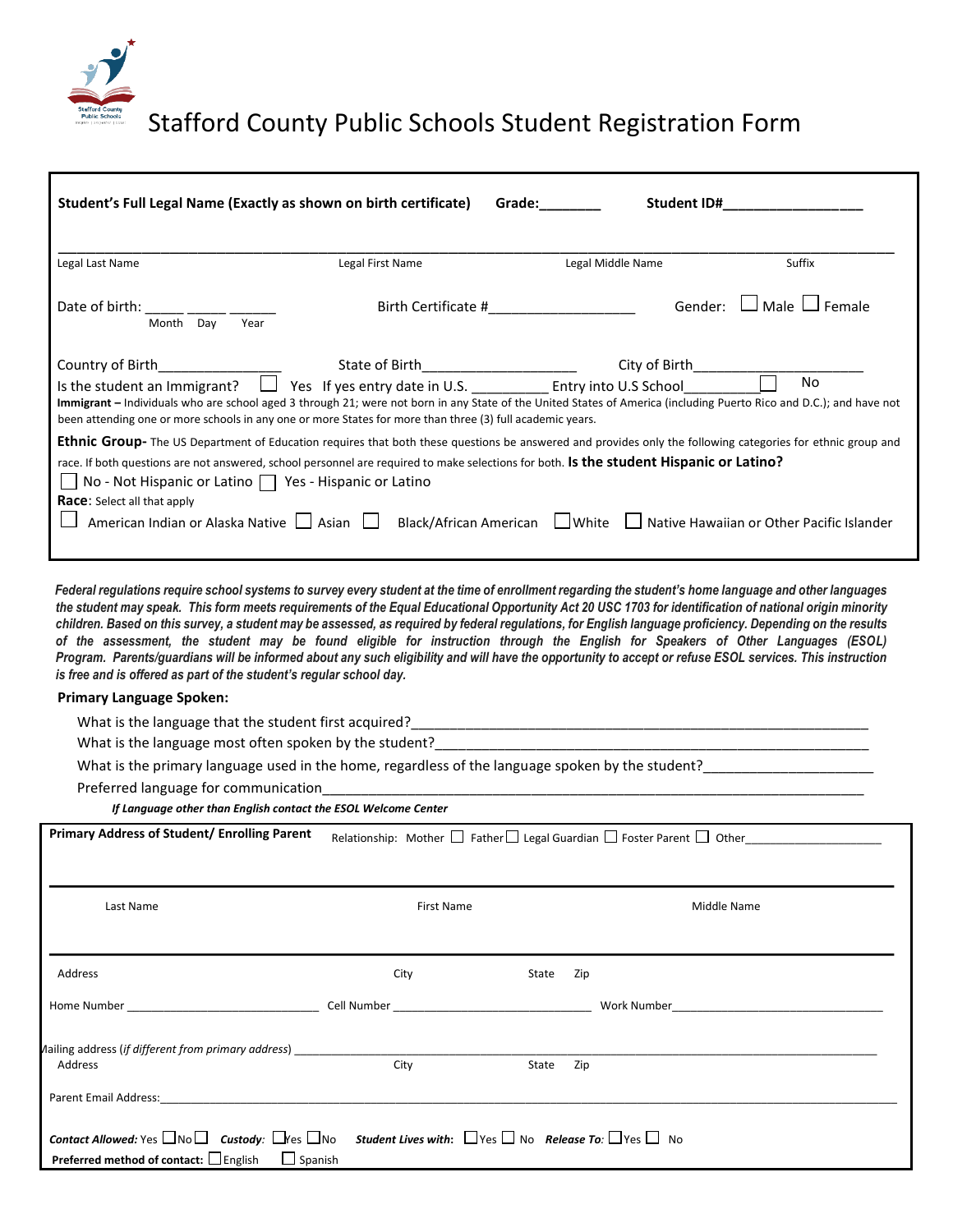| <b>Other Parent</b>                                                                                                                                                                                                            | Relationship: Mother □ Father □ Legal Guardian □ Foster Parent □ Other ________________ |           |                      |  |
|--------------------------------------------------------------------------------------------------------------------------------------------------------------------------------------------------------------------------------|-----------------------------------------------------------------------------------------|-----------|----------------------|--|
| Last Name                                                                                                                                                                                                                      | <b>First Name</b>                                                                       |           | Middle Name          |  |
| Address                                                                                                                                                                                                                        | City                                                                                    | State Zip |                      |  |
|                                                                                                                                                                                                                                |                                                                                         |           |                      |  |
| Mailing address (if different from primary address) ____________________________                                                                                                                                               | City                                                                                    | State     | Zip                  |  |
| Parent Email Address: No. 2014 19:30: 20:30: 20:30: 20:30: 20:30: 20:30: 20:30: 20:30: 20:30: 20:30: 20:30: 20:30: 20:30: 20:30: 20:30: 20:30: 20:30: 20:30: 20:30: 20:30: 20:30: 20:30: 20:30: 20:30: 20:30: 20:30: 20:30: 20 |                                                                                         |           |                      |  |
| <b>Contact Allowed:</b> Yes $\Box$ No $\Box$ <b>Custody:</b> $\Box$ Yes $\Box$ No <b>Student Lives with:</b> $\Box$ Yes $\Box$ No <b>Release To:</b><br><b>Preferred method of contact:</b> $\Box$ English $\Box$ Spanish      |                                                                                         |           | $\Box$ Yes $\Box$ No |  |
| <b>Emergency Contact</b>                                                                                                                                                                                                       | Relationship: Grandparent $\square$ Friend $\square$ Neighbor $\square$ Other           |           |                      |  |
|                                                                                                                                                                                                                                |                                                                                         |           |                      |  |
|                                                                                                                                                                                                                                |                                                                                         |           |                      |  |
| Permission to Release Student to Emergency Contact                                                                                                                                                                             | $\Box$ Yes<br>$\square$ No                                                              |           |                      |  |

## **Additional Student Information**

\*\*\*\*\*\*\*\*\*\*\*\*\*\*\*\*\*\*\*\*\*\*\*\*\*\*\*\*\*\*\*\*\*\*\*\*\*\*\*\*\*\*\*\*\*\*\*\*\*\*\*\*\*\*\*\*\*\*\*\*\*\*\*\*\*\*\*\*\*\*\*\*\*\*\*\*\*\*\*\*\*\*\*\*\*\*\*\*\*\*\*\*\*\*\*\*\*\*\*\*\*\*\*\*\*\*\*\*\*\*\*\*\*\*\*\*\*\*\*\*\*\*\*\*\*\*\*\*\*\*\*\*\*\*\*\*\*\*\*

Last Name\_\_\_\_\_\_\_\_\_\_\_\_\_\_\_\_\_\_\_\_\_\_\_\_\_\_\_\_\_\_\_\_\_\_\_\_\_\_\_\_\_\_\_\_\_\_\_\_\_ First Name \_\_\_\_\_\_\_\_\_\_\_\_\_\_\_\_\_\_\_\_\_\_\_\_\_\_\_\_\_\_\_\_\_\_\_\_\_\_ Middle\_\_\_\_\_\_\_\_\_\_\_\_\_\_\_\_\_\_\_\_

Home Phone Number \_\_\_\_\_\_\_\_\_\_\_\_\_\_\_\_\_\_\_\_\_\_\_\_\_\_\_\_\_\_\_\_\_\_\_\_\_\_Cell Number\_\_\_\_\_\_\_\_\_\_\_\_\_\_\_\_\_\_\_\_\_\_\_\_\_\_\_\_ Other \_\_\_\_\_\_\_\_\_\_\_\_\_\_\_\_\_\_\_\_\_\_\_\_\_\_\_\_

**Emergency Contact** Relationship: Grandparent Friend Neighbor Other \_\_\_\_\_\_\_\_\_\_\_\_\_\_\_\_\_\_\_\_\_\_\_\_\_\_\_\_\_\_\_\_\_\_

Permission to Release Student to Emergency Contact  $\Box$  Yes  $\Box$  No

| Pre-K Experience (For Kindergarten Students ONLY)                                                                                             | Describe your child's pre-kindergarten experience within the year prior to |  |
|-----------------------------------------------------------------------------------------------------------------------------------------------|----------------------------------------------------------------------------|--|
|                                                                                                                                               | beginning Kindergarten. (Check all that apply)                             |  |
| Head Start-The preschool classroom for at risk 4 year                                                                                         | Public Preschool-A preschool program operated in the public                |  |
| olds is funded by the federal Head Start grant in a community-                                                                                | school. This would include VPI, VPI+, Title 1, ECSE, and Head Start        |  |
| based organization.                                                                                                                           | programs- both in the public school and if the public school is the fiscal |  |
| County/State                                                                                                                                  | agent; the locally funded public preschool program.                        |  |
|                                                                                                                                               | County/State                                                               |  |
| Department of Defense Child Development Program-A                                                                                             | Private Preschool/Day Care- The student is served by a preschool,          |  |
| preschool program operated by the DOD on a military                                                                                           | child daycare, or other program provided by a private provider. This       |  |
| installation.                                                                                                                                 | includes programs for-profit and no-profit providers, including faith-     |  |
|                                                                                                                                               | based programs and commercial daycare centers.                             |  |
|                                                                                                                                               | County/State                                                               |  |
| Family Home Day Care Provider- The student is served by                                                                                       | No Preschool Experience- The student has no had a formal                   |  |
|                                                                                                                                               |                                                                            |  |
| a preschool or child day care provided in home.                                                                                               | classroom preschool experience. The student was at home with a             |  |
|                                                                                                                                               | parent, family member, caregiver, nanny, etc.                              |  |
| How much time per week did your child spend in the above setting?                                                                             |                                                                            |  |
| No time in a formal or institutional PK program. $\Box$ Less than 15 hours per week. $\Box$ 15 hours or more but less than 30 hours per week. |                                                                            |  |
| 30 hours or more per week                                                                                                                     |                                                                            |  |
|                                                                                                                                               |                                                                            |  |